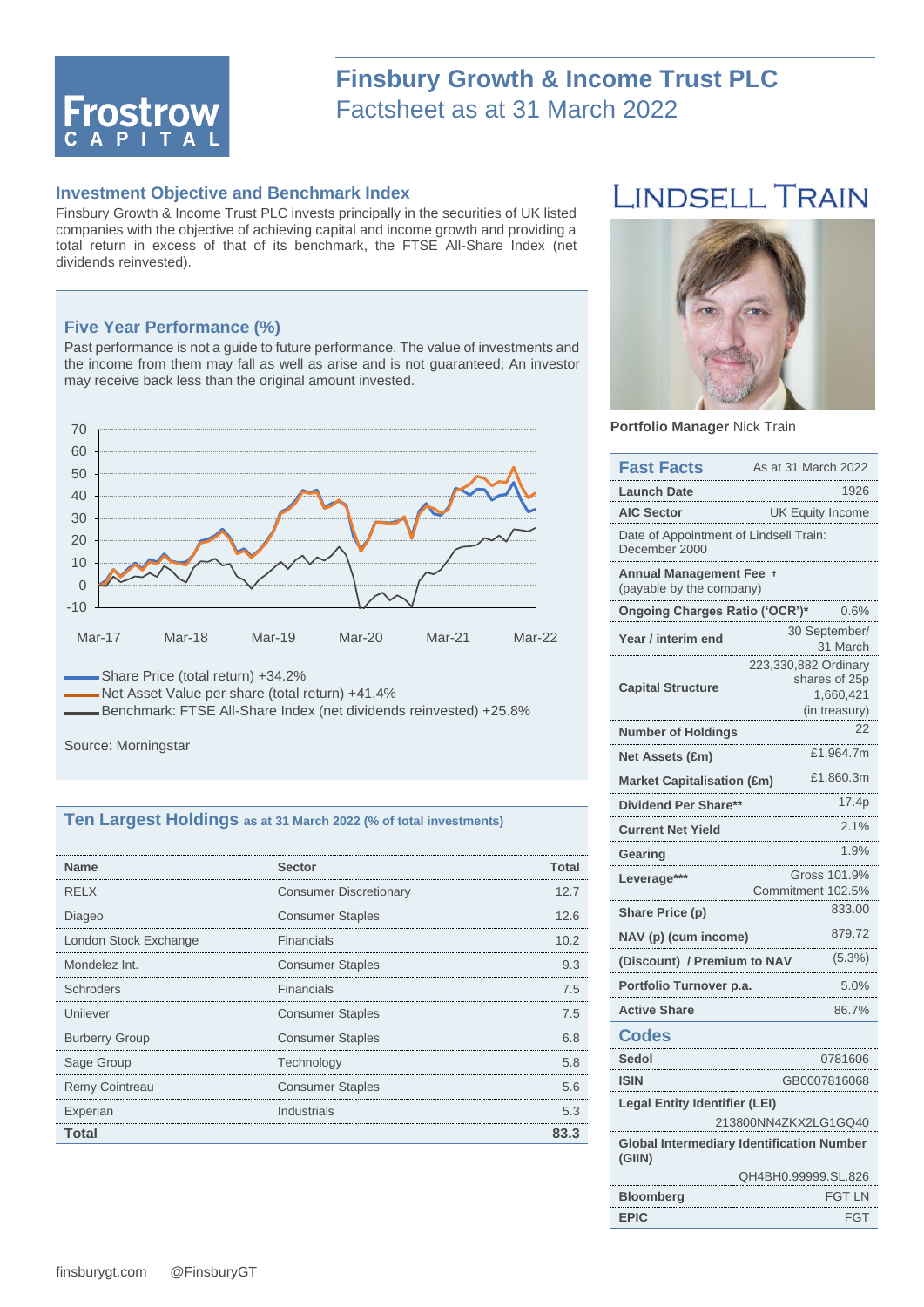# **Frostrow**

# **Finsbury Growth & Income Trust PLC** Factsheet as at 31 March 2022

## **Sector Breakdown as at 31 March 2022 (%)**

| <b>Consumer Staples</b>       |      |
|-------------------------------|------|
| Financials                    | 23.8 |
| <b>Consumer Discretionary</b> | 15 O |
| Technology                    | 5 R  |
| Industrials                   | 53   |
| Total                         |      |

#### **Discrete Performance – Calendar Years (%)**

| Percentage<br><b>Month Return</b> | Growth 12 Since Manager<br>Appointment* | 2017 | 2018   | 2019 | 2020   | 2021 | YTD    |
|-----------------------------------|-----------------------------------------|------|--------|------|--------|------|--------|
| <b>NAV</b>                        | 585.7 21.7                              |      | $-0.8$ | 23.1 | -20    | 13 O | -7.6   |
| <b>Share Price</b>                | 653.7                                   | 21.5 | $-0.9$ | 21.8 | $-(1)$ | 69   | $-8.3$ |
|                                   | 192 R                                   | 13.1 | $-9.5$ | 19.2 | $-98$  | 18.3 | 0.5    |
|                                   |                                         |      |        |      |        |      |        |

\*Cumulative since Manager appointment in December 2000

## **Standardised Discrete Performance (%)**

| <b>Percentage Growth 12</b><br><b>Month Return</b> | Mar 17-<br><b>Mar 18</b> | <b>Mar 18-</b><br><b>Mar 19</b> | <b>Mar 19-</b><br><b>Mar 20</b> | <b>Mar 20-</b><br><b>Mar 21</b> | Mar 21-<br><b>Mar 22</b> |
|----------------------------------------------------|--------------------------|---------------------------------|---------------------------------|---------------------------------|--------------------------|
| <b>NAV</b>                                         |                          | 13.9                            | -72                             | 16 1                            | 51                       |
| <b>Share Price</b>                                 | 10 4                     | 12.7                            | -6.6                            | 15.9                            | $-(1.5)$                 |
| Index                                              |                          |                                 | $-18.5$                         |                                 |                          |

Source: Morningstar.

\* Index source: FTSE International Limited ("FTSE") © FTSE 2022

Past performance is not a guide to future performance. The value of investments and the income from them may fall as well as rise and is not guaranteed; an investor may receive back less than the original amount invested.

## **Return vs Volatility (5 Years Annualised) – Chart (%)**



*\*Calculated at the financial year end, includes management fees and all other operating expenses.*

*\*\*1st Interim payable 13 May 22 :(Year ended Sep 22) 8.3p 2nd Interim paid 12 Nov 21 :(Year ended Sep 21) 9.1p* 

*\*\*\*The Board has set the leverage limit for both the Gross and the Commitment basis at 125% of the Company's Net Asset Value.*

†*Lindsell Train – 0.45% pa of the Company's adjusted market capitalisation up to a value of £1 billion, such fee reducing to 0.405% pa of the Company's adjusted market capitalisation in excess of £1 billion up to a value of £2 billion, such fee reducing to 0.36% pa of the Company's adjusted market capitalisation in excess of £2 billion.*

*Frostrow – 0.15% pa of the Company's adjusted market capitalisation up to a value of £1 billion, such fee reducing to 0.135% pa of the Company's adjusted market capitalisation in excess of £1 billion up to a value of £2 billion, such fee reducing to 0.12% pa of the Company's adjusted market capitalisation in excess of £2 billion.*

*Active Share is expressed as a percentage and shows the extent to which a fund's holdings and their weightings differ from those of the fund's benchmark index. A fund that closely tracks its index might have a low Active Share of less than 20% and be considered passive, while a fund with an Active Share of 60% or higher is generally considered to be actively managed.*

#### **Investment Policy**

The Company has a concentrated portfolio of up to 30 stocks with a low turnover, and aims to provide shareholders with a total return in excess of that of the FTSE All-Share Index. The Portfolio Manager uses a bottom-up stock picking approach and looks to invest in a universe of excellent listed companies that appear mostly undervalued. Up to 20% of the portfolio, at the time of acquisition, can be invested in quoted companies outside the UK. The Company's policy is to invest no more than 15% of its gross assets in other listed investment companies (including listed investment trusts).

## **Share Buy-back and Issuance Mechanism**

The Directors have adopted a share buyback policy to establish and support an improved rating in the Company's shares through the use of share buybacks, with a view to limiting the discount to NAV per share at which the shares trade to no more than 5%. Shares bought back may be held in treasury for reissue at later date and it is the intention of the Board that any re-sale of treasury shares would only take place at a premium to the NAV per share. In order to stop the share price trading at a significant premium to the NAV per share, the Company has the ability to issue new shares at a 0.7% premium to the NAV per share.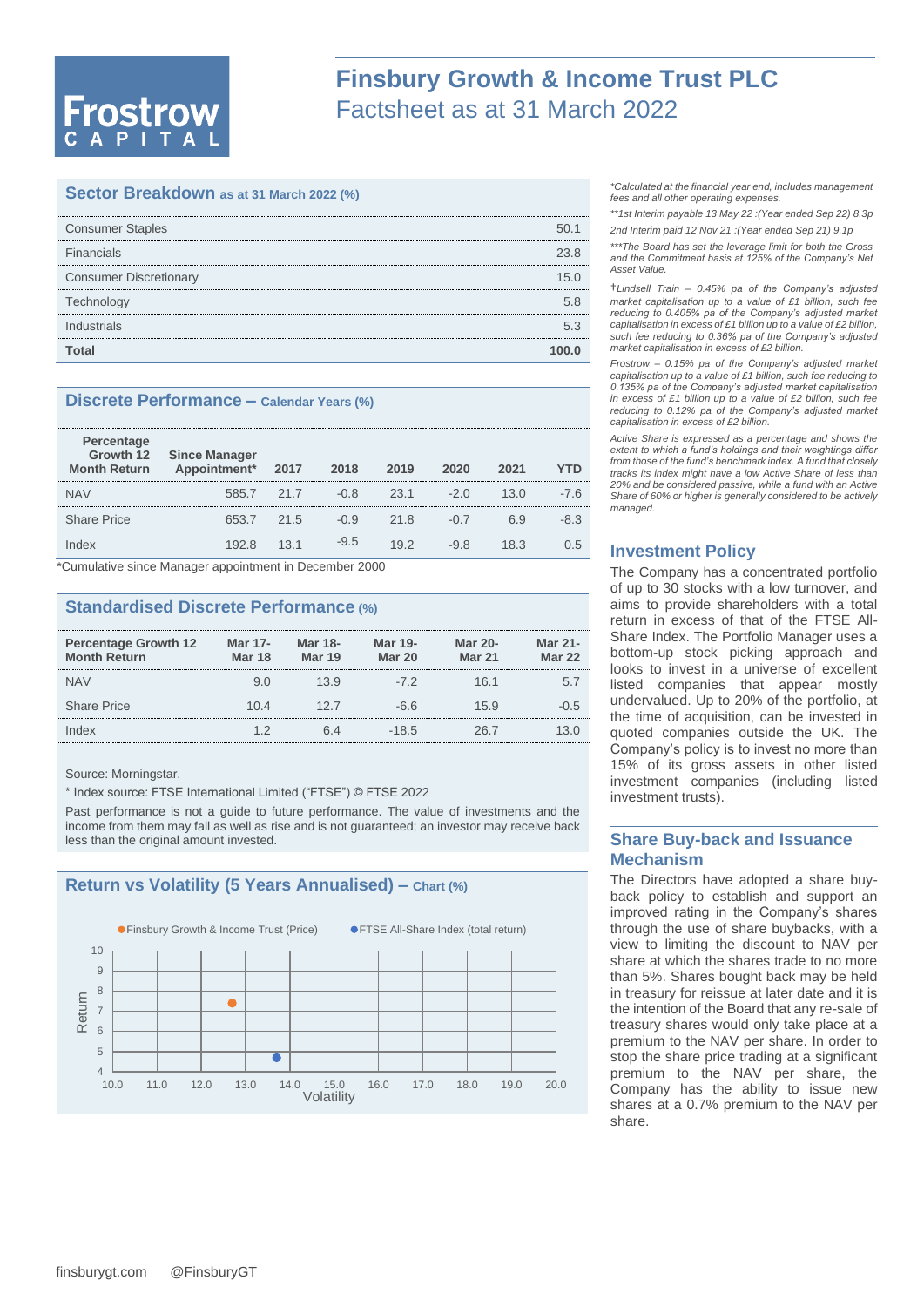

# **Finsbury Growth & Income Trust PLC** Factsheet as at 31 March 2022

#### **Commentary**

In March, the NAV was up 1.5% on a total return basis and the share price was up 0.9%, on a total return basis, while the index was up 1.3%.

March has been a busy month for the company, with a substantial disposal announced as well as the publication of its FY2021 results, which are particularly important as they span the first year following the acquisition of Refinitiv. The LSE is a large and important holding for your Portfolio and this flurry of activity, as well as the 21% increase in the share price over the month, offers a timely opportunity to take a closer look and explore why we're happy for this to remain a major holding as the Refinitiv assets bed in and the company continues to transform.

It is important to preface this optimism with an acknowledgement that despite the encouraging results and the positive market response, this does not represent a complete recovery - LSE's share price is still down 12% since January 2021. The share price fall was the result of what were perceived as unexpectedly high costs of integration. By contrast we remained supportive of the deal throughout, recognising the enormous strategic potential of the combined group as the world's #2 provider of data and analytics to the global financial sector, the global #1 provider of clearing in interest rates and FX, and the owner of >50% of NASDAQ-listed Tradeweb Markets, an independent trading venue for interest rates, ETFs, equities and money markets. We nevertheless recognise that the continued weakness in the share price points to lingering doubts about the cost and complexity of such a large acquisition.

To our mind, however, the rationale for the deal is looking ever more compelling, and we view this most recent set of results as a promising early sign. Perhaps the most important headline number was revenue growth of 6% across all divisions, indicating that LSE is, in management's words, "on course to achieve" the targeted 5-7% growth per year between 2020 and 2023. But drilling down further into the various segments also highlights more causes for optimism - for example the Data & Analytics segment saw revenue growth accelerate from 2.5% in 2020 to just under 5.5% in 2021. This segment is now the largest, accounting for c.70% of group revenues vs 30% in "old" LSE. And the division's increase in size also reflects a step upwards in quality as over 90% of revenues are recurring, propelled by sticky data products which form essential parts of their customers' workflows. Elsewhere, the Capital Markets segment (c.20% of revenues and a combination of "old" LSE's markets division with Refinitiv's FX dealing platforms) grew 12.5%, in the main driven by Tradeweb, whose own share price is notably up c.20% since March 2021. The smallest division, Post Trade (c.10% of revenues) also grew a satisfying 11%, reflecting almost 80 new firms signing up to the SwapClear service.

Against this positive backdrop we were also encouraged by LSE's continued careful portfolio management, both making acquisitions to beef up its technology capabilities and divesting certain non-strategic assets which has helped facilitate debt reduction. These moves focus its resources on faster growing areas of the business and open up the possibility of share buybacks.

Continues on page 4

#### **Important Information**

Finsbury Growth & Income Trust PLC (the Company) is a public limited company whose shares are premium listed on the LSE and is registered with HMRC as an investment trust.

The Company has an indeterminate life.

This financial promotion is issued by Frostrow Capital LLP which is authorised and regulated by the Financial Conduct Authority ("FCA").

\* Index source: FTSE International Limited ("FTSE") © FTSE 2022

Past performance is not a guide to future performance. The value of investments and the income from them may fall as well as rise and is not guaranteed; an investor may receive back less than the original amount invested.

#### **How to Contact Us**

**Frostrow Capital LLP** 25 Southampton Buildings London, WC2A 1AL

Tel.: 0203 008 4910 Fax: 0203 043 8889

Website: [www.frostrow.com](http://www.frostrow.com/) Email: [info@frostrow.com](mailto:info@frostrow.com)